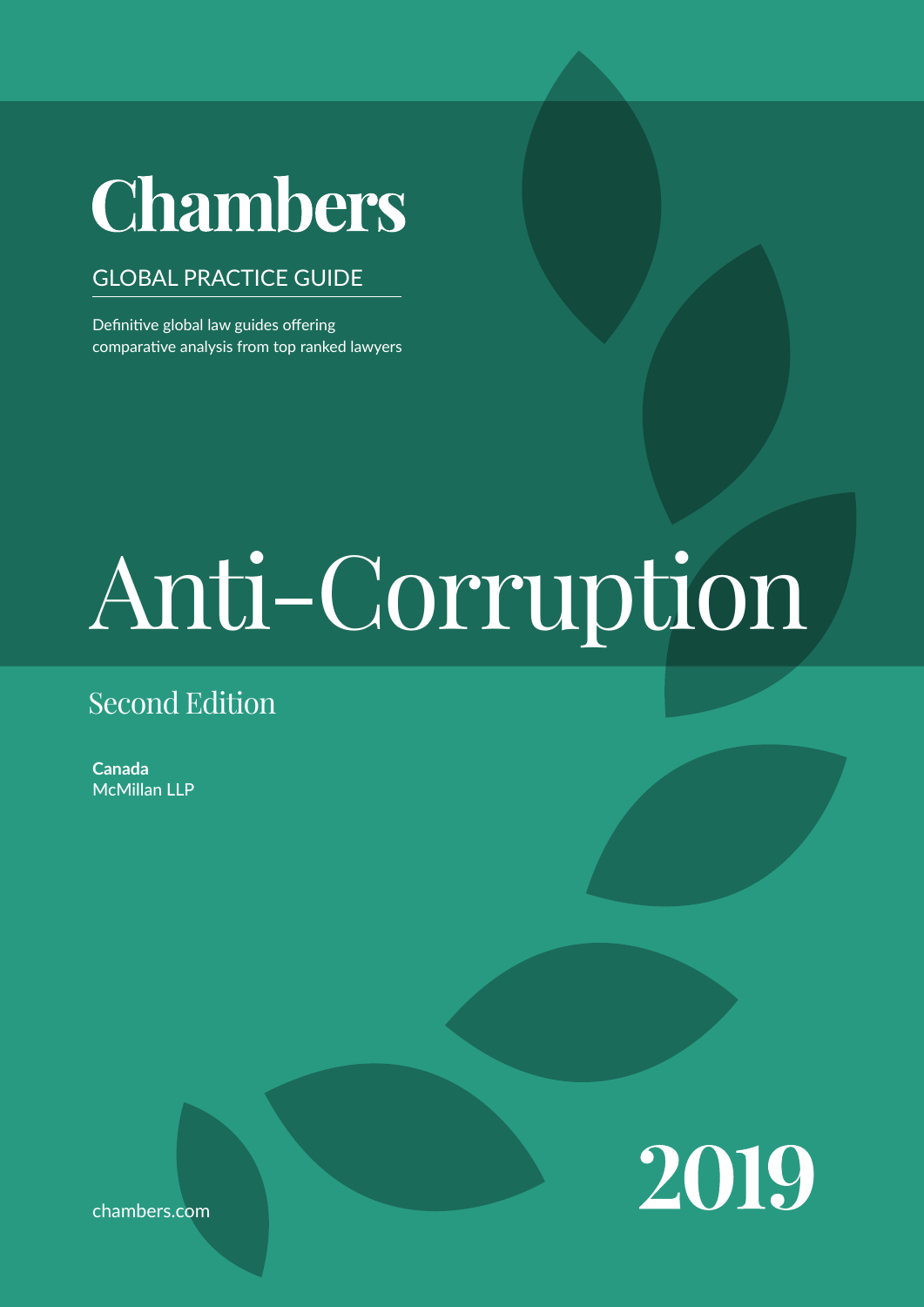## <span id="page-1-0"></span>Law and Practice

*Contributed by McMillan LLP*

#### **Contents**

|                                             |     | 1. Offences                                             | p.4  |  |  |
|---------------------------------------------|-----|---------------------------------------------------------|------|--|--|
|                                             | 1.1 | Legal Framework for Offences                            | p.4  |  |  |
|                                             | 1.2 | <b>Classification and Constituent Elements</b>          | p.4  |  |  |
|                                             | 1.3 | Scope                                                   | p.8  |  |  |
| 2. Defences and Exceptions                  |     |                                                         |      |  |  |
|                                             | 2.1 | Defences                                                | p.9  |  |  |
|                                             |     | 2.2 Exceptions                                          | p.9  |  |  |
|                                             |     | 2.3 De Minimis Exceptions                               | p.9  |  |  |
|                                             | 2.4 | <b>Exempt Sectors/Industries</b>                        | p.9  |  |  |
|                                             | 2.5 | Safe Harbour or Amnesty Programme                       | p.9  |  |  |
| <b>3. Penalties</b><br>p.9                  |     |                                                         |      |  |  |
|                                             | 3.1 | Penalties on Conviction                                 | p.9  |  |  |
|                                             | 3.2 | Guidelines Applicable to the Assessment of<br>Penalties | p.9  |  |  |
| <b>4. Compliance and Disclosure</b><br>p.10 |     |                                                         |      |  |  |
|                                             | 4.1 | National Legislation and Duties to Prevent              |      |  |  |
|                                             |     | Corruption                                              | p.10 |  |  |
|                                             | 4.2 | Disclosure of Violations of Anti-bribery and            |      |  |  |
|                                             |     | Anti-corruption Provisions                              | p.10 |  |  |
|                                             | 4.3 | Protection Afforded to Whistle-blowers                  | p.10 |  |  |
|                                             | 4.4 | Incentives for Whistle-blowers                          | p.10 |  |  |
|                                             | 4.5 | Location of Relevant Provisions Regarding               |      |  |  |
|                                             |     | Whistle-blowing                                         | p.10 |  |  |

|     | 5. Enforcement                              | p.10 |
|-----|---------------------------------------------|------|
| 5.1 | Enforcement of Anti-bribery and Anti-       |      |
|     | corruption Laws                             | p.10 |
|     | 5.2 Enforcement Body                        | p.10 |
| 5.3 | Process of Application for Documentation    | p.11 |
|     | 5.4 Discretion for Mitigation               | p.11 |
| 5.5 | Jurisdictional Reach of the Body/Bodies     | p.11 |
| 5.6 | Recent Landmark Investigations or Decisions |      |
|     | Involving Bribery or Corruption             | p.11 |
|     | 5.7 Level of Sanctions Imposed              | p.12 |
|     | 6. Review and trends                        | p.12 |
|     | 6.1 Assessment of the Applicable Enforced   |      |
|     | Legislation                                 | p.12 |
| 6.2 | Likely Future Changes to the Applicable     |      |
|     | Legislation or the Enforcement Body         | p.12 |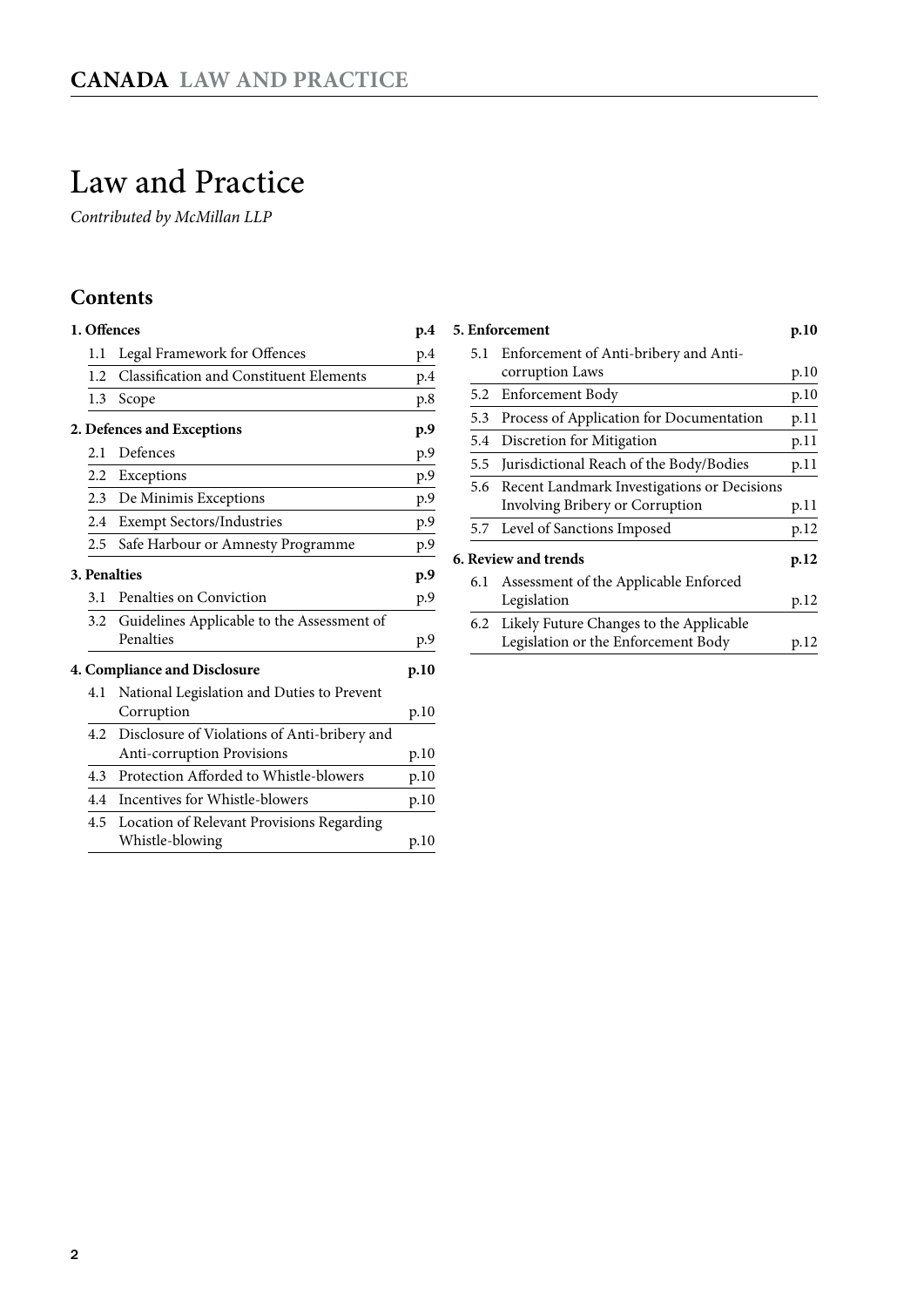**McMillan LLP** is a leading business law firm serving public, private and not-for-profit clients across key industries in Canada, the United States and internationally through its offices in Vancouver, Calgary, Toronto, Ottawa, Montréal and Hong Kong. The firm represents corporations, other organisations and executives at all stages of criminal, quasicriminal and regulatory investigations and prosecutions for all types of white-collar offences, including fraud, bribery and corruption, money laundering, cartels and price-fixing, insider-trading or other securities offences, economic sanc-

tions, export/import controls and tax offences, as well as offences under health and safety, discrimination, immigration, financial services, energy, environmental and other regulatory regimes. The team also manages and defends against search warrants, inspection orders, interviews given under statutory compulsion, wire-tapping orders, and other investigative actions, and advises on risk management, regulatory compliance, reputation management and defamation, among other matters.

#### **Authors**



**Benjamin Bathgate** is a partner in the firm's litigation and dispute resolution group, a co-chair of the white-collar defence and government investigations group and focuses on complex corporate and commercial litigation in the banking

and financial services industries. He has expertise in several specialised areas of litigation, including commercial fraud and professional negligence. Ben works extensively with financial services clients investigating and prosecuting various forms of fraud, including fraudulent conveyances, and assists in tracing and asset recovery. He has also worked on numerous high-profile corporate and securities fraud cases, including fraud allegations in various corporate transactions and in oppression and conspiracy claims.



**Guy Pinsonnault** is a partner in the firm's competition group, and a co-chair of the white-collar defence and government investigations group. He handles the full range of competition, white-collar crime and Canadian business regulation,

litigation and advisory work, with a particular focus on Canadian and international cartels, anti-corruption and commercial crime matters. As a prosecutor for more than 30 years, Guy has extensive experience in dealing with local, national and cross-border corporate crime investigations. He has appeared before Superior courts, the Federal Court, the Court of Appeal of Quebec and the Supreme Court of Canada.



**Neil Campbell** is a partner at the firm and a member of the white-collar defence and government investigations group, as well as co-chair of the competition and trade group. His competition law practice focuses on merger clearances under the

Competition Act, reviews under the Investment Canada Act, representing clients in cartel investigations and related class actions, as well as abuse of dominance and other competition law proceedings, and advising on marketing, distribution, grey marketing and joint-venture issues. Neil has particularly extensive experience in the financial services, pharmaceuticals and chemicals, energy, natural resources and transportation industries.



**Timothy Cullen** is a senior associate in McMillan's advocacy and litigation group, and a member of the white-collar defence and government investigations group, as well as the public procurement group. His litigation practice includes advising and

representing clients in a range of industries on commercial and contract disputes, regulatory prosecutions, lobbying, government and public policy, product liability claims and procurement-related litigation. Before joining the firm, Timothy served in various roles on Parliament Hill for nearly a decade, providing political and policy advice to members of Parliament and senators on a range of issues, particularly foreign affairs and international trade.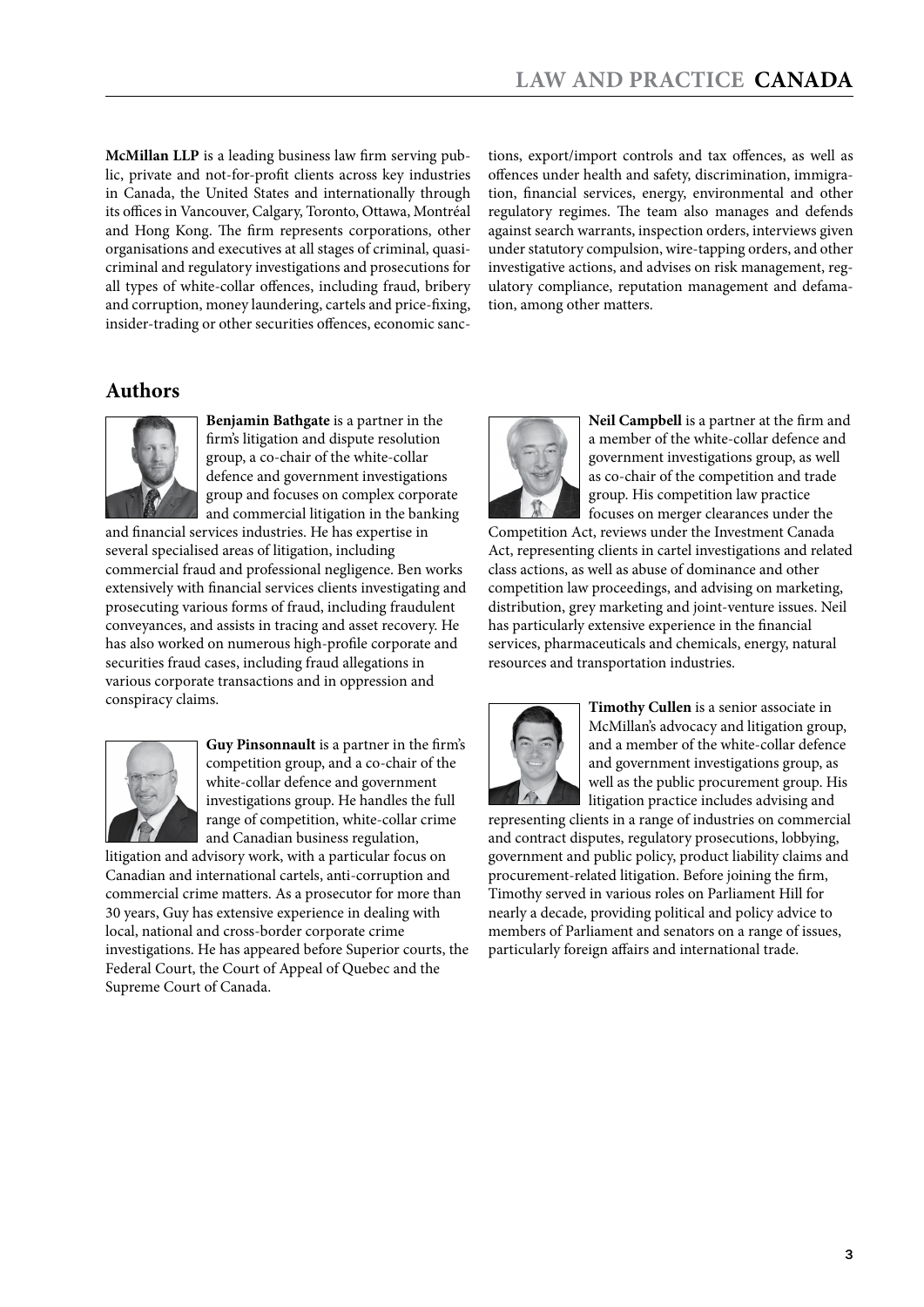#### <span id="page-3-0"></span>**1. Offences**

#### **1.1 Legal Framework for Offences**

#### **1.1.1 International Conventions**

On 17 December 1998, Canada ratified the Organisation for Economic Co-operation and Development (OECD) Convention on Combating Bribery of Foreign Public Officials in International Business Transactions. In addition to the OECD Convention on Combating Bribery of Foreign Public Officials in International Business Transactions, Canada is a party to the Inter-American Convention against Corruption (ratified 1 June 2000), and the United Nations Convention against Corruption (ratified 2 October 2007).

#### **1.1.2 National Legislation**

Canada followed through on its obligation under the OECD convention to implement legislation to criminalise bribery of foreign public officials by enacting the federal Corruption of Foreign Public Officials Act (CFPOA) on 14 February 1999. The CFPOA only addresses the bribery of public officials who are outside Canada.

The federal Criminal Code contains a number of domestic offences for bribery, fraud, breach of trust, corruption, and influence-peddling, among other offences, which are applicable to both public officials and private parties. The province of Quebec is the only sub-federal jurisdiction in Canada with its own anti-corruption legislation. Its Anti-Corruption Act came into force on 13 June 2011, at a time when allegations of significant corruption in relation to public construction contracts were being investigated.

#### **1.1.3 Guidelines for the Interpretation and Enforcement of National Legislation**

There is limited official guidance of use relating to the interpretation and enforcement of Canada's anti-bribery/anticorruption regime. In May 1999, the federal Department of Justice published The Corruption of Foreign Public Officials Act: a guide. It provides a general overview and background information about the CFPOA. However, it has not been updated to reflect amendments to the CFPOA since its creation and does not provide significant guidance. The Public Prosecution Service of Canada (PPSC), the federal government organisation with responsibility for prosecuting criminal offences under federal jurisdiction (other than offences under the Criminal Code, which are primarily the responsibility of provincial Attorneys General), including violations of the CFPOA, has a PPSC Deskbook that sets out guiding principles as well as directives and guidelines regarding the exercise of federal prosecutorial discretion. The PPSC Deskbook contains a specific guideline for prosecutions under the CFPOA; however, it contains little information of practical

use for the non-prosecutor. Similarly, the PPSC's Proposed Best Practices for Prosecuting Fraud Against Governments does not contain information regarding interpretation and enforcement.

#### **1.1.4 Recent Key Amendments to National Legislation**

In response to criticism about low levels of enforcement, the CFPOA was significantly expanded through amending legislation in June 2013. The amendments broadened the scope and application of Canada's anti-bribery of foreign public officials regime, established new offences, and increased penalties, among other changes. More recently, the elimination of an exception in the CFPOA for facilitation payments (arising from the 2013 amending legislation) came into force on 31 October 2017.

On 19 September 2018, amendments to the Criminal Code authorising the use of remediation agreements (ie, deferred prosecution agreements) became available as a means of resolving criminal charges against businesses for certain offences under the Criminal Code and other criminal statutes, including the CFPOA.

#### **1.2 Classification and Constituent Elements**

**Bribery**

Section 3(1) of the CFPOA makes it an offence for anyone

"who, in order to obtain or retain an advantage in the course of business, directly or indirectly gives, offers or agrees to give or offer a loan, reward, advantage or benefit of any kind to a foreign public official or to any person for the benefit of a foreign public official: (a) as consideration for an act or omission by the official in connection with the performance of the official's duties or functions; or (b) to induce the official to use his or her position to influence any acts or decision of the foreign state or public international organization for which the official performs duties or functions."

Foreign public officials are defined in section 2 of the CFPOA as:

- a person who holds a legislative, administrative or judicial position in a foreign state;
- a person who performs public duties or functions for a foreign state, including a person employed by a board, commission, corporation or other body or authority that is established to perform a duty or function on behalf of the foreign state, or is performing such a duty or function; and
- an official or agent of a public international organisation that is formed by two or more states or governments, or by two or more such public international organisations.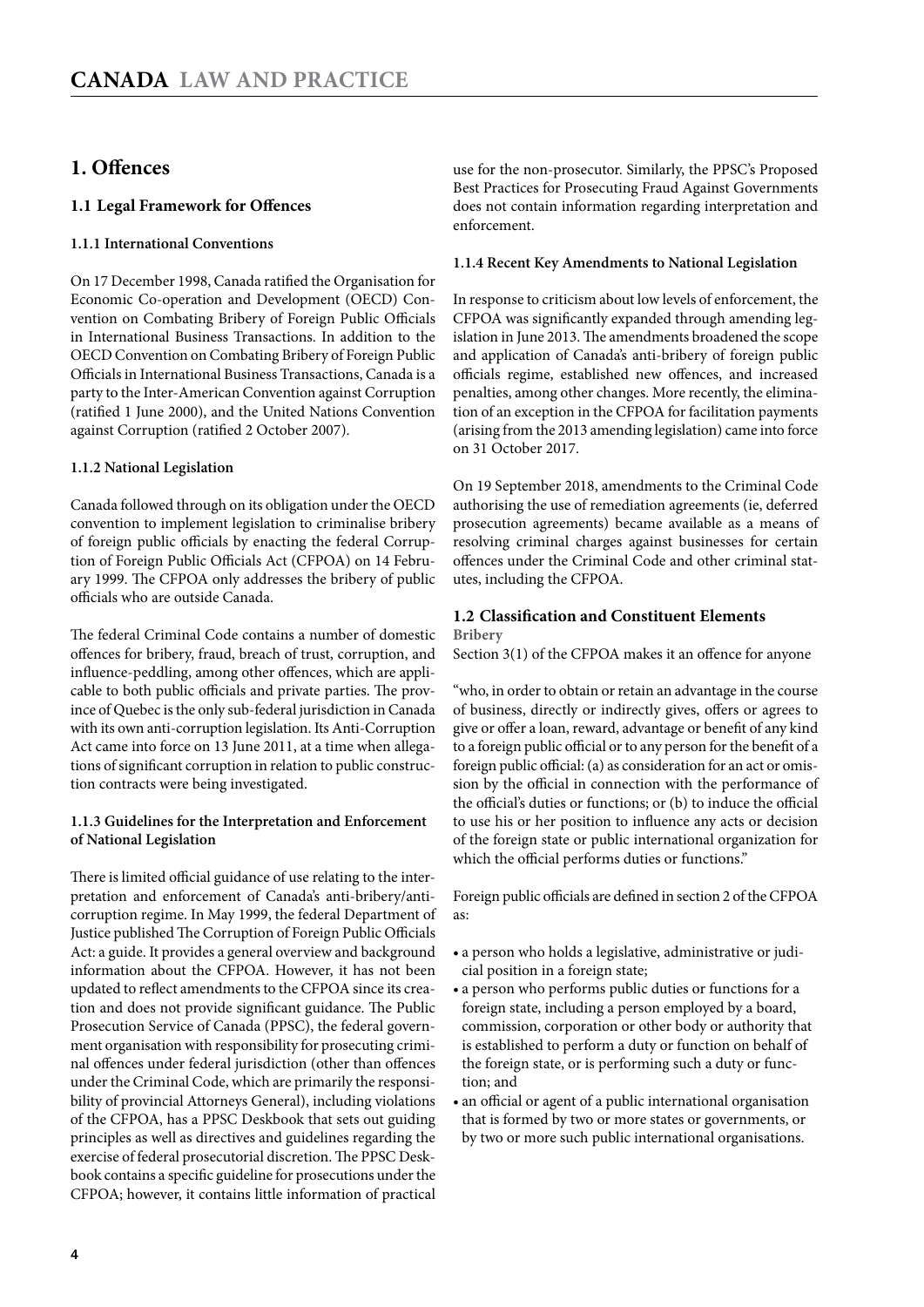The CFPOA offence of bribing a foreign public official is a fully mens rea offence where Crown prosecutors need to prove guilt beyond a reasonable doubt.

The Criminal Code contains a number of bribery and corruption offences related to government activity, including bribery of judicial officers (section 119), bribery of officers, such as police and persons employed in the administration of justice (section 120), frauds on the government (section 121), breach of trust by a public officer (section 122), municipal corruption (section 123), selling or purchasing public office (section 124), and influencing or negotiating appointments or dealing in offices (section 125). The Criminal Code also contains more general offences of fraud (section 380) and secret commissions (section 426), which apply to activities between private sector parties in addition to conduct involving public officials.

Each of the above-noted Criminal Code offences has different constituent elements; however, generally speaking, the Criminal Code provisions that address bribery and corruption in the public sphere (sections 119-125) contain similarly broad language to that of section 3(1) of the CFPOA. As a result, if the conduct involves a public official and is:

- direct or indirect;
- • includes a loan, reward, commission, money, valuable consideration, office, or employment, or other advantage or benefit which (a) is given, offered, agreed, demanded, accepted, obtained; and (b) relates to an official, an official's family, or to anyone for the benefit of an official; it is likely to be captured by one or more offences.

The definitions of "office" and "official" in the Criminal Code (section 118) broadly include anyone holding any office or appointment in the government, a civil or military commission, a position or any employment in a public department, or anyone appointed or elected to discharge a public duty.

For the offences of bribery of judicial officers (section 119) and bribery of officers (section 120), it is an element of both offences that the offering, accepting, or soliciting of a bribe must be done "corruptly". There is no definition of the meaning of "corruptly" in these offences in the Criminal Code. However, Canadian courts have held that the term in this context has the same meaning as in the offence of secret commissions (section 426). It refers to an act done mala fide, not bona fide, and designed, wholly or partially, for the purpose of bringing about the effect forbidden by the offence (see, eg, R v Brown, [1956] OR 944, 116 CCC 287 at paras 20-21).

Bribery of judicial officers (section 119), which includes judges and members of Parliament and provincial legislatures, must be connected to an act by the recipient of the bribe in his or her official capacity. Bribery of officers

(section 120), which includes police officers and persons employed in the administration of justice, does not have the same requirement; an offence may be committed as long as there is intent to interfere with justice.

The Criminal Code provisions referenced above are full mens rea offences. They require proof of conscious intent — namely, that the accused set out deliberately to commit the prohibited act while having subjective knowledge of the circumstances. In short, the supplier of a bribe must be aware that they are giving or offering to give a bribe to a person who is receiving the bribe because of their position and with the intention of influencing the recipient's conduct. Similarly, the recipient must have subjective knowledge and intention when accepting or offering to accept a bribe in order to possess the necessary mens rea for the commission of an offence.

In the private or public sphere, it is an offence under the Criminal Code, directly or indirectly, or corruptly, to give, offer or agree to give or offer to an agent or to anyone for the benefit of the agent, any reward, advantage, or benefit of any kind as consideration for doing or not doing, or for having done or not done, any act relating to the affairs or business of the agent's principal, or for showing or not showing favour or disfavour to any person in relation to the affairs or business of the agent's principal (section 426). It is also an offence (under the same section) for anyone who is an agent to receive a secret commission by demanding, accepting, offering or agreeing to accept any reward, advantage, or benefit of any kind in exchange for an act described above. To qualify as an offence:

- an agency relationship must have existed;
- the agent must have received the benefit;
- the benefit must have been provided as consideration for an act to be done or not done in relation to the principal's affairs;
- the agent must have failed to make adequate and timely disclosure of the benefit; and
- the accused must have been aware of the agency relationship and knowingly provided the benefit as consideration for an act to be done or not done in relation to the principal's affairs.

There is no general definition of bribery under Canadian law. As noted above, there are similarities between sections of the Criminal Code and section 3 of the CFPOA, which generally capture the direct or indirect offer or acceptance of a benefit by a public official or private party, in exchange for the recipient of the benefit doing or not doing something in their official capacity, or related to the affairs or business of their principal.

The Criminal Code does not define the meaning of "benefit", or "reward", "advantage" or "valuable consideration". Certain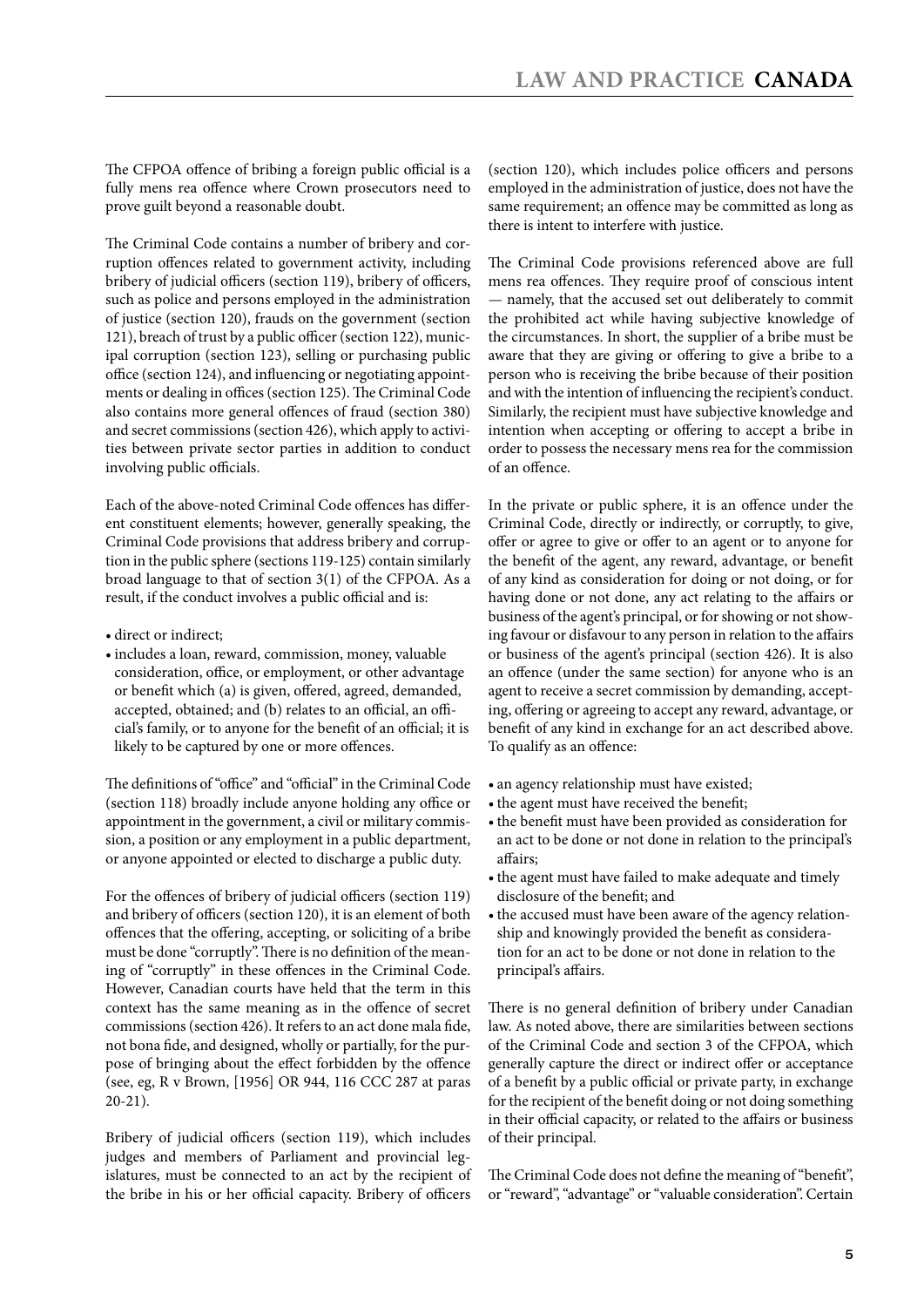other terms used in the offences describe specific benefits that are more easily defined and understood (eg, commission, money, loan, employment) or that are defined in the Criminal Code (eg, office).

Decisions by the Supreme Court of Canada have noted the extremely broad scope of the terms "benefit", "advantage", etc, and that they can include non-criminal conduct, such as the giving or receipt of certain gifts or trivial favours (eg, the purchase of a cup of coffee or lunch, or offering someone a ride when they are caught in the rain). As a result, the court has sought to limit the scope of these terms by evaluating on a case-by-case basis whether a benefit, reward, advantage, or valuable consideration confers a "material economic advantage". This determination requires an examination of the relationship between the parties and the scope of the benefit. The closer the relationship between the parties (ie, family members or good friends versus business/professional contacts or mere acquaintances), and the smaller the benefit, the less likely it is that a benefit would satisfy the constituent elements of the Criminal Code offences. Ultimately, it is a question of fact for a judge or jury to determine based on all the evidence in a case (R v Hinchey, [1996] 3 SCR 1128, 147 Nfld & PEIR 1, at paras 40-70).

The CFPOA only criminalises the supply side of corruption (ie, the offering of bribes). In contrast, under the Criminal Code, it is also an offence to "accept" or "receive" a bribe (sections 119, 120, 121, 123, 124, 125, and 426).

The foregoing offences do not depend upon the consideration of whether the intended advantage or outcome for which a bribe was offered or accepted actually occurs. The fact that a bribe is offered or accepted can give rise to an offence.

The CFPOA exempts certain hospitality expenditures, gifts and promotional expenditures that are referenced in a saving provision (section 3(3)). Lawful gifts typically include items of nominal value (eg, reasonable meals and entertainment expenses proportionate to norms for the industry, cab fare, company promotional items, etc) and reasonable travel and accommodation to allow foreign public officials to inspect distant company facilities or receive required training.

The CFPOA historically contained an exception for facilitation payments made to foreign officials. On 31 October 2017, this exception was repealed. As a result, facilitation payments can give rise to an offence under section 3(1) of the CFPOA (as they can under the United Kingdom's Bribery Act).

There are no de minimis or other exceptions for the offences in the Criminal Code. However, Canada's federal and provincial governments provide guidance on the acceptable provision of gifts, hospitality and other expenses to certain public officials. For example, the federal Policy on Conflict of Interest and Post-Employment permits public servants to accept "gifts, hospitality and other benefits […] if they are infrequent and of minimal value, within the normal standards of courtesy or protocol, arise out of activities or events related to the official duties of the public servant concerned, and do not compromise or appear to compromise the integrity of the public servant concerned or of his or her organisation" (Appendix B, Requirement 2.3). Similarly, the Ontario conflict of interest rules permit public servants to accept "a gift of nominal value given as an expression of courtesy or hospitality if doing so is reasonable in the circumstances" (Ontario Regulation 382/07, section 4(2)).

In assessing whether a gift is a benefit or advantage constituting a secret commission, factors of significance include the nature of the gift; the prior relationship, if any, between the giver and the recipient; the manner in which the gift was made; the agent's/employee's function with their principal/ employer; the nature of the giver's dealings with the recipient's principal/employer; the connection, if any, between the recipient's job and the giver's dealing; and the state of mind of the giver and the receiver (see, eg, R v Greenwood, 5 OR (3d) 71).

Unlike the United Kingdom's Bribery Act, failure to prevent bribery is not an offence under Canadian law.

The CFPOA defines a foreign public official in section 2 as:

- a person who holds a legislative, administrative or judicial position in a foreign state;
- a person who performs public duties or functions for a foreign state, including a person employed by a board, commission, corporation or other body or authority that is established to perform a duty or function on behalf of the foreign state, or is performing such a duty or function; and
- an official or agent of a public international organisation that is formed by two or more states or governments, or by two or more such public international organisations.

This definition covers many types of state enterprises.

For the purposes of the Criminal Code offences that criminalise bribery and corruption in the public sphere (section 119-125), the definitions of "office" and "official" in the Criminal Code (section 118) broadly include anyone holding any office or appointment under the government, a civil or military commission, a position or any employment in a public department, or appointed or elected to discharge a public duty. This does not include employees of Crown corporations, public-purpose corporations created by statute, or arm's-length federal business enterprises such as Canada Port Authorities. However, members of the boards of directors for these organisations appointed by the government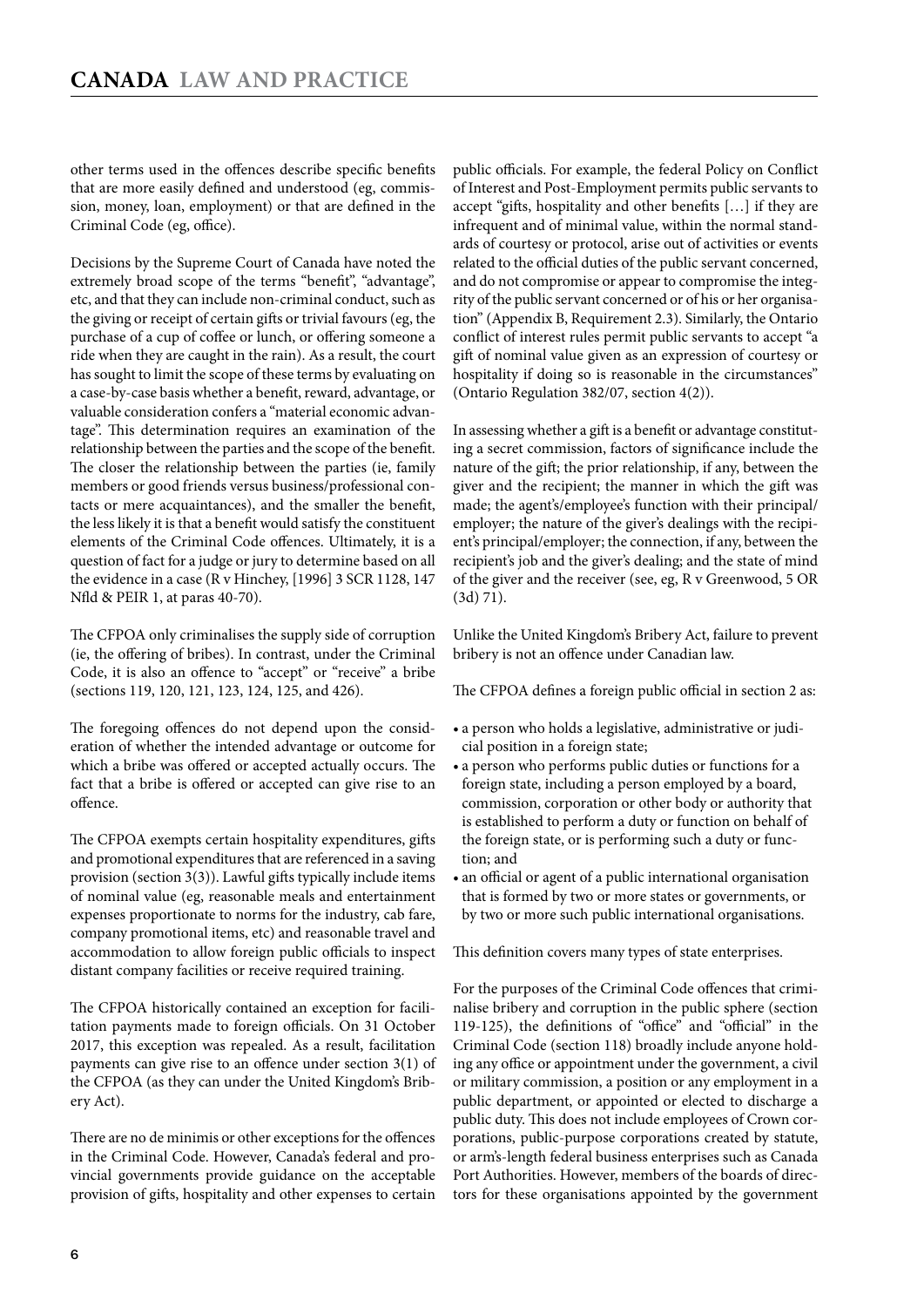would be considered public officials under the Criminal Code.

As previously noted, bribery of foreign public officials is an indictable criminal offence under section 3 of the CFPOA.

The CFPOA does not apply to bribery involving private parties in commercial settings.

As previously noted, bribery between private parties in a commercial setting is captured by the secret commissions offence in the Criminal Code (section 426). The general fraud offence in the Criminal Code also covers bribery in the private sphere: it is an offence for anyone to defraud the public or any person, whether ascertained or not, of any property, money, valuable security, or service, by deceit, falsehood, or other fraudulent means (section 380). The Supreme Court of Canada has determined that "other fraudulent means" is a term encompassing all other means which can properly be stigmatised as dishonest (R v Riesberry, 2015 SCC 65, at para 23). The two essential elements that must be established in a successful prosecution by the Crown are "dishonesty" and "deprivation" (R v Olan, [1978] 2 SCR 1175, at para 13). Dishonest conduct involves the wrongful use of something in which another person has an interest and has the effect, or risk, of depriving the other person of what is theirs. The use is wrongful if it is conduct that a reasonable decent person would consider dishonest and unscrupulous (R v Zlatic, [1993] 2 SCR 29). When the conduct is based on "other fraudulent means", dishonesty is to be measured against the objective standard of what a reasonable person would consider being dishonest without regard for what the accused actually knew (R v Wolsey (2008), 233 CCC (3d) 205 (BCCA)). Actual economic loss is not required for there to be deprivation. This element is satisfied when detriment, prejudice, or risk of prejudice to the economic interests of the victim is established (R v Olan, [1978] 2 SCR 1175, at para 13).

**Influence-peddling**

The CFPOA does not criminalise influence-peddling.

Section 121 of the Criminal Code establishes a number of offences involving frauds on the government. Section 121(1) (a) specifically criminalises influence-peddling. The wording of the provision captures both the person supplying or offering a bribe and the public official — as well as the official's family members or anyone for the benefit of the official — receiving or offering to accept a bribe. Whether or not the official can actually provide the outcome sought in the circumstances is irrelevant.

#### **Financial Record-keeping**

The CFPOA includes an offence related to record-keeping. Section 4 of the Act criminalises the hiding of payments, the falsification or destruction of records, and the knowing use of false documents for the purpose of either bribing a foreign public official or hiding the bribery of a foreign public official.

The Criminal Code contains an offence that criminalises the destruction or falsification of books and documents with the intent to defraud (section 397(1)) and there are general offences of forgery and using a false document (sections 366- 368), but there is no financial record-keeping offence specific to bribery or corruption in the Criminal Code. The secret commissions offence in the Criminal Code also contains a narrower offence covering the provision of "a receipt, an account, or other writing" to an agent, or the agent's use of such a record, with the intent of deceiving the agent's principal (see section 426(1)(b)). The Income Tax Act and corporate statutes such as the Canada Business Corporations Act also contain provisions related to record-keeping.

#### **Public Officials**

The CFPOA only criminalises the supply side of corruption. The Act does not create any offences, or impose specific obligations, on public officials.

Public officials in Canada are held to a high standard in the exercise of their duties. At all levels of government (federal, provincial/territorial, and municipal) public officials are governed by codes of conduct and conflict of interest rules.

When public officials abuse or take advantage of their position in a manner that amounts to fraud or a breach of trust they can be charged under section 122 of the Criminal Code with breach of trust by public officer. In a 2006 decision, the Supreme Court of Canada clarified the constituent elements of this offence as follows:

- the accused was an official (as defined in section 118 of the Criminal Code);
- the accused was acting in connection with the duties of his or her office;
- the accused breached the standard of responsibility and conduct demanded of them by the nature of the office;
- the conduct of the accused represented a serious and marked departure from the standards expected of an individual in the accused's position of public trust; and
- the accused acted with the intention to use his or her public office for a purpose other than the public good (for example, for a dishonest, partial, corrupt, or oppressive purpose) (R v Boulanger, 2006 SCC 32, at para 58). This fifth element constitutes the mens rea component of the offence of breach of trust by public officer.

Public officials who of abuse their position could also be charged with the offence of frauds on the government under section 121(1)(d) of the Criminal Code. This provision applies if the public official purports to have influence with the government, a minister of the government, or an official,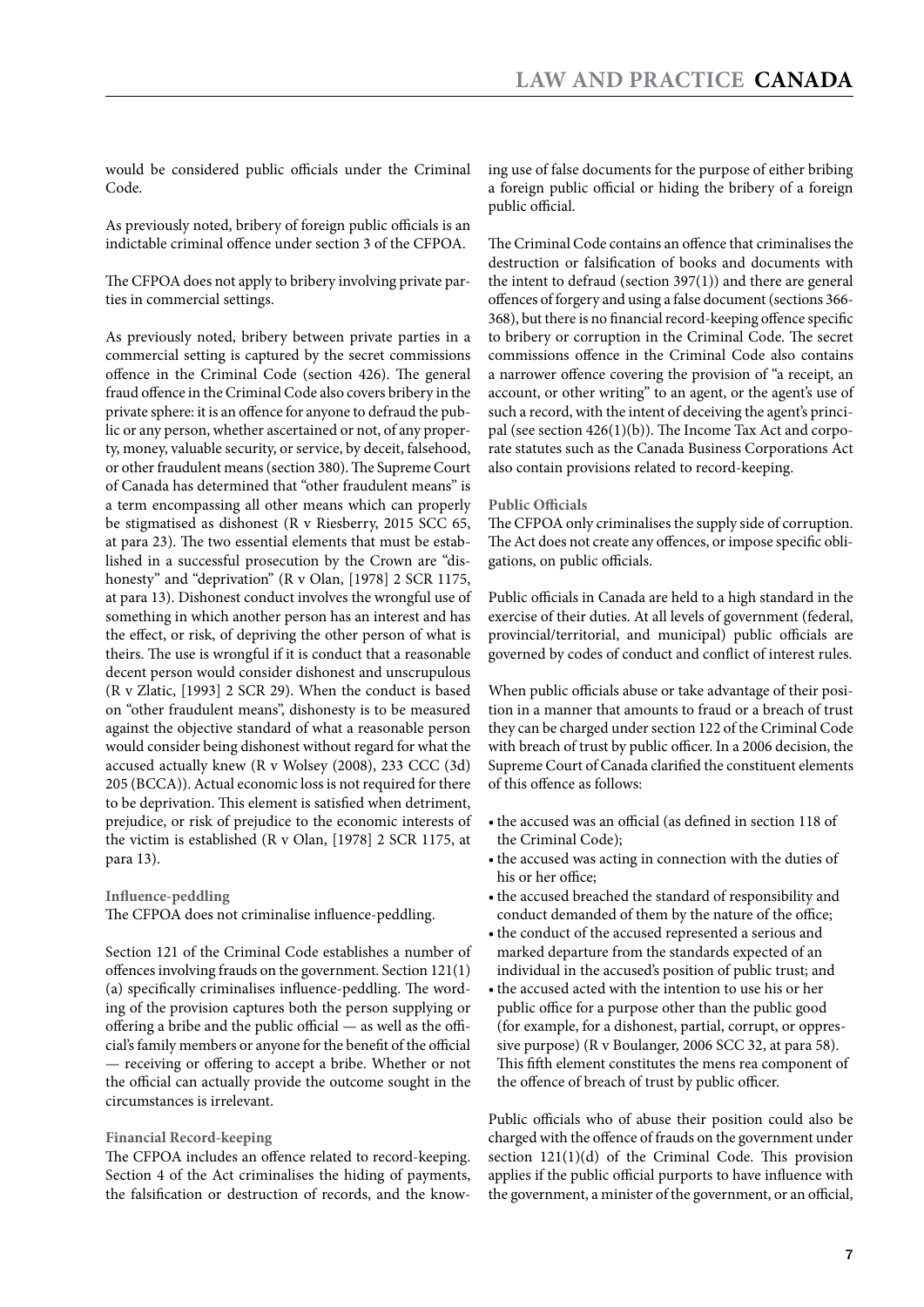<span id="page-7-0"></span>and accepts a bribe as consideration for co-operating, assisting, exercising influence, or an act or omission in connection with business transactions with or relating to the government, claims against the government or benefits the government is authorised or entitled to bestow, or the appointment of a person, including the public official themselves, to an office. More generally, a public official who misappropriates public funds could be charged with theft under section 330 of the Criminal Code.

#### **Intermediaries**

Section 3 of the CFPOA and many of the Criminal Code provisions previously noted establish offences which may be committed directly by the accused, or indirectly by the accused through an intermediary. The use of an intermediary will generally not shield a company or individual from criminal liability.

An intermediary may be charged as a party to the offence committed by another person if they aid or abet the commission of an offence (section 21 of the Criminal Code). An intermediary could also be charged with conspiracy to commit an offence, which is a separate offence under section 465(1)(c) of the Criminal Code.

There are also offences for counselling another person to commit an offence (see Criminal Code sections 22 and 464). Counselling has been interpreted to mean "procure, solicit, or incite" another person to be a party to an offence. In certain situations, such offences could apply to the intermediary or the party enlisting the intermediary.

#### **1.3 Scope**

#### **1.3.1 Limitation Period**

Under Canadian law, there is no statute of limitations for indictable offences. Proceedings in relation to summary offences (or hybrid offences where the prosecution elects to proceed by way of summary conviction) must generally be instituted within six months of the offence (section 786(2) of the Criminal Code). All of the bribery and corruption offences under the CFPOA and the Criminal Code discussed herein are indictable offences only, except for the general offence of fraud under section 380 of the Criminal Code, which is a hybrid offence. Fraud under CAD5,000 can be prosecuted by way of summary conviction.

#### **1.3.2 Geographical Reach of Applicable Legislation**

The default territorial principle underlying Canada's criminal law (which is codified in section 6(2) of the Criminal Code) is that no one will be convicted of an offence committed outside of Canada unless otherwise explicitly specified by Parliament. However, "all that is necessary to make an offence subject to the jurisdiction of our courts is that a significant portion of the activities constituting that offence took place in Canada" (ie, that there is a "real and substantial connection" to Canada) (R v Libman, [1985] 2 SCR 178, at para 74).

The CFPOA originally was based only on territorial jurisdiction (ie, offences where the conduct occurred in Canada or where there was a real and substantial link to Canada). However, the 2013 amendments added a broader nationality basis of jurisdiction. Section 5(1) of the CFPOA specifically provides that Canadian citizens, permanent residents, and corporations that commit the offence of bribing a foreign public official, or breaching the accounting provision, outside Canada (or who commit the offence of conspiring or attempting to commit these offences, the offence of being an accessory to these offences after the fact, or the offence of counselling in relation to these offences) are deemed to have committed the offence in Canada.

#### **1.3.3 Corporate Liability**

There is corporate as well as individual liability for bribery and corruption offences under Canadian law. The specific offences created by the CFPOA can be committed by any "person" as defined in section 2 of the Criminal Code, as can the Criminal Code offences. The definition of "person" includes "organisations", which in turn is defined to encompass various types of entities including corporations.

Section 22.2 of the Criminal Code extends criminal liability to a corporation (or other organisation) when a "senior officer":

- acting within the scope of his or her authority is a party to an offence;
- • having the mental state required to be a party to an offence and acting within the scope of his or her authority, directs the work of other representatives of the organisation so that they do the act or make the omission specified in the offence; or
- • knowing that a representative of the organisation is or is about to be a party to an offence, does not take all reasonable measures to stop them from being a party to the offence.

A senior officer is not only one of the directing minds of the corporation, but it is also defined as a representative who plays an important role in the establishment of an organisation's policies or is responsible for managing an important aspect of the organisation's activities. In the case of a corporation, senior officers include directors, the chief executive officer and the chief financial officer (section 2 of the Criminal Code). In addition, courts have interpreted midlevel employees with significant managerial responsibility to meet this definition (see R v Pétroles Global Inc, 2015 QCCS 1618).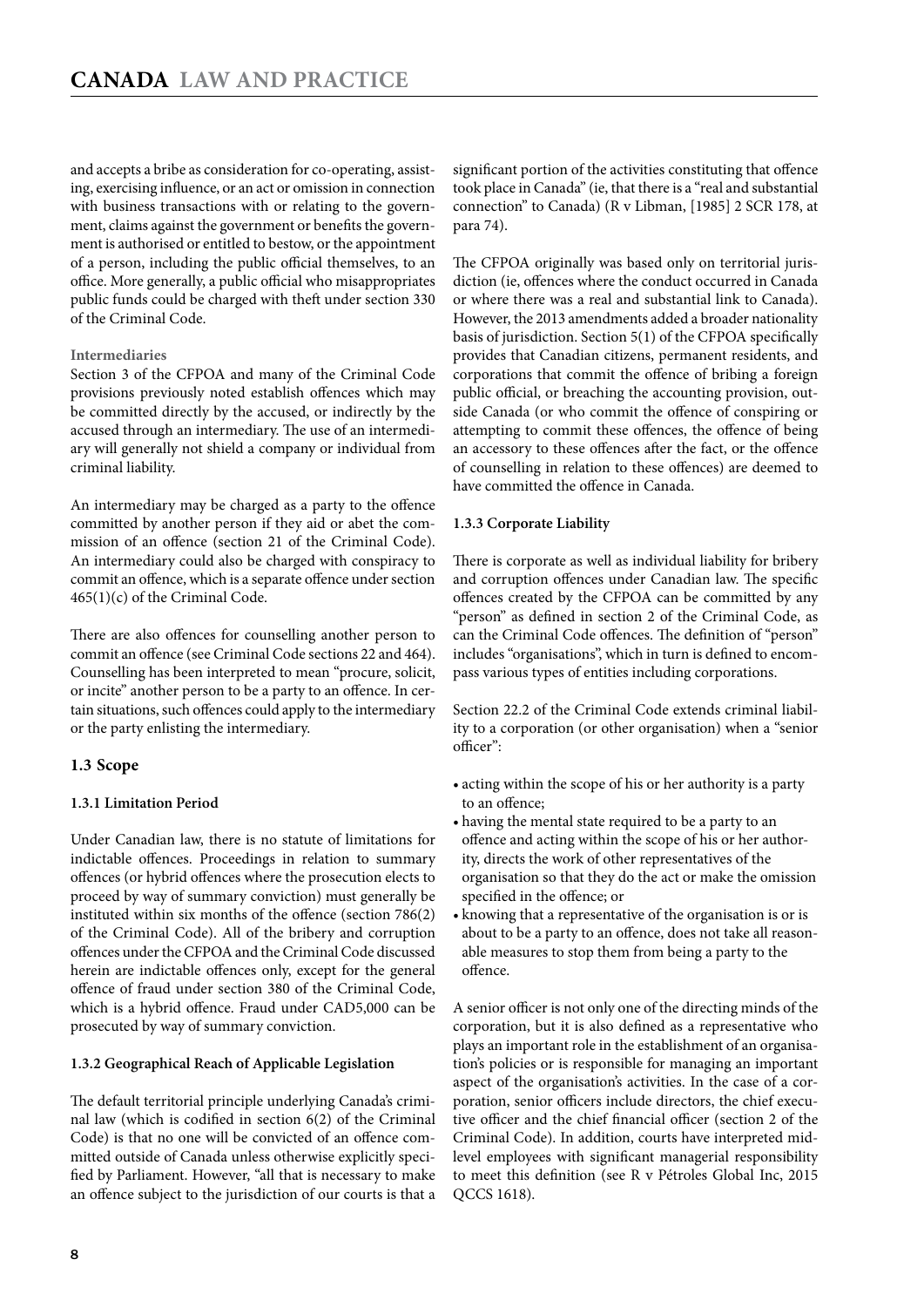<span id="page-8-0"></span>Whether the acquirer of a business can be held liable for preacquisition conduct of a corporation depends upon the manner in which the transaction is effected. In share acquisitions and amalgamations, the potential liabilities of the acquired corporation continue to exist. However, in an asset acquisition, it will be necessary to assess the contract between the parties to determine whether such potential liabilities were assumed by the purchaser or retained by the vendor.

#### **2. Defences and Exceptions**

#### **2.1 Defences**

The CFPOA contains exceptions to the offence of bribing a foreign public official where: (a) the benefit given is either permitted or required under the laws of the applicable foreign state or foreign public international organisation; or (b) payment was made to reimburse reasonable expenses incurred in the promotion or demonstration of the person's products and services or the execution or performance of a contract between a person and the foreign state.

None of the Criminal Code bribery or corruption offences contains any exceptions.

The CFPOA and Criminal Code offences previously discussed all require a mental element of knowledge and intent (and certain offences require "corrupt" intent). As such, a number of defences recognised at common law and in the Criminal Code are available for these offences (for example, defences that negate proof of the prohibited act, such as duress, or that negate the proof of the mental element, such as an error of fact). In addition, defendants may contest any required element of the conduct covered by each offence (ie, actus reus, for example, whether the alleged benefit does, in fact, confer a material economic advantage).

#### **2.2 Exceptions**

There are no exceptions to these defences.

#### **2.3 De Minimis Exceptions**

There are no de minimis exceptions under Canadian law for any of these offences.

#### **2.4 Exempt Sectors/Industries**

Canada's laws do not exempt any sectors or industries from the CFPOA or Criminal Code bribery offences.

#### **2.5 Safe Harbour or Amnesty Programme**

No formal safe harbour, amnesty or other self-reporting programmes have been established for bribery or corruption offences by the authorities that enforce Canada's anti-corruption laws (see **3. Penalties**). However, self-reporting, cooperation with an investigation and compliance or remediation efforts are all potential "mitigating factors" which may be considered in the negotiation of a plea agreement with prosecutors, or by a court during the sentencing process. For example, Griffiths Energy International self-reported a bribe to the RCMP that lead to a plea to bribery under the CFPOA in R v Griffiths Energy International. The CAD10.4 million fine imposed by the court reflected the company's self-reporting and co-operation, including the significant sum of money saved by not having to investigate the matter and hold a full-blown trial (see R v Griffiths Energy International, [2013] AJ No 412, at paras 15-18, 21).

Canada also recently enacted a Remediation Agreements' regime which allows prosecutors and parties involved in corruption and various other types of offences to negotiate resolutions which do not include a criminal conviction. Selfreporting is a significant factor in the exercise of prosecutorial discretion for such resolutions (see **3. Penalties**).

#### **3. Penalties**

#### **3.1 Penalties on Conviction**

The maximum penalties under Canada's bribery and corruption laws are very significant. The CFPOA offences and the offences of bribery of judicial officers, bribery of officers, and fraud under the Criminal Code can be punished by jail terms of up to 14 years for individuals. Other Criminal Code offences discussed herein are subject to jail terms of up to five years. The CFPOA and the Criminal Code also provide for a fine to be imposed on corporations and individuals in an amount at the discretion of the court.

In addition, corporations convicted of a CFPOA offence or certain Criminal Code offences face debarment from bidding on projects financed by the World Bank Group pursuant to the Bank's fraud and corruption policies, and cross-debarment by other multilateral development banks pursuant to the Agreement for Mutual Enforcement of Debarment Decisions. Similarly, the Canadian government's Integrity Regime debars individuals and corporations from contracting or subcontracting with federal government departments and agencies after being convicted of CFPOA offences or certain Criminal Code offences. The debarment period can range from ten years (with a possible reduction of ineligibility up to five years) for convictions under the CFPOA and sections 119, 120, and 426 of the Criminal Code, to an openended period of time for convictions under sections 121, 124, and 380 of the Criminal Code. Some provincial governments' procurement regimes also include debarment rules.

#### **3.2 Guidelines Applicable to the Assessment of Penalties**

The general principles and guidelines for sentencing both corporations and individuals in the Criminal Code (in which see part XXIII, especially sections 718, 718.1, 718.2, 718.21, and 718.3) are applicable to the CFPOA as well as the Criminal Code bribery and corruption offences. Gener-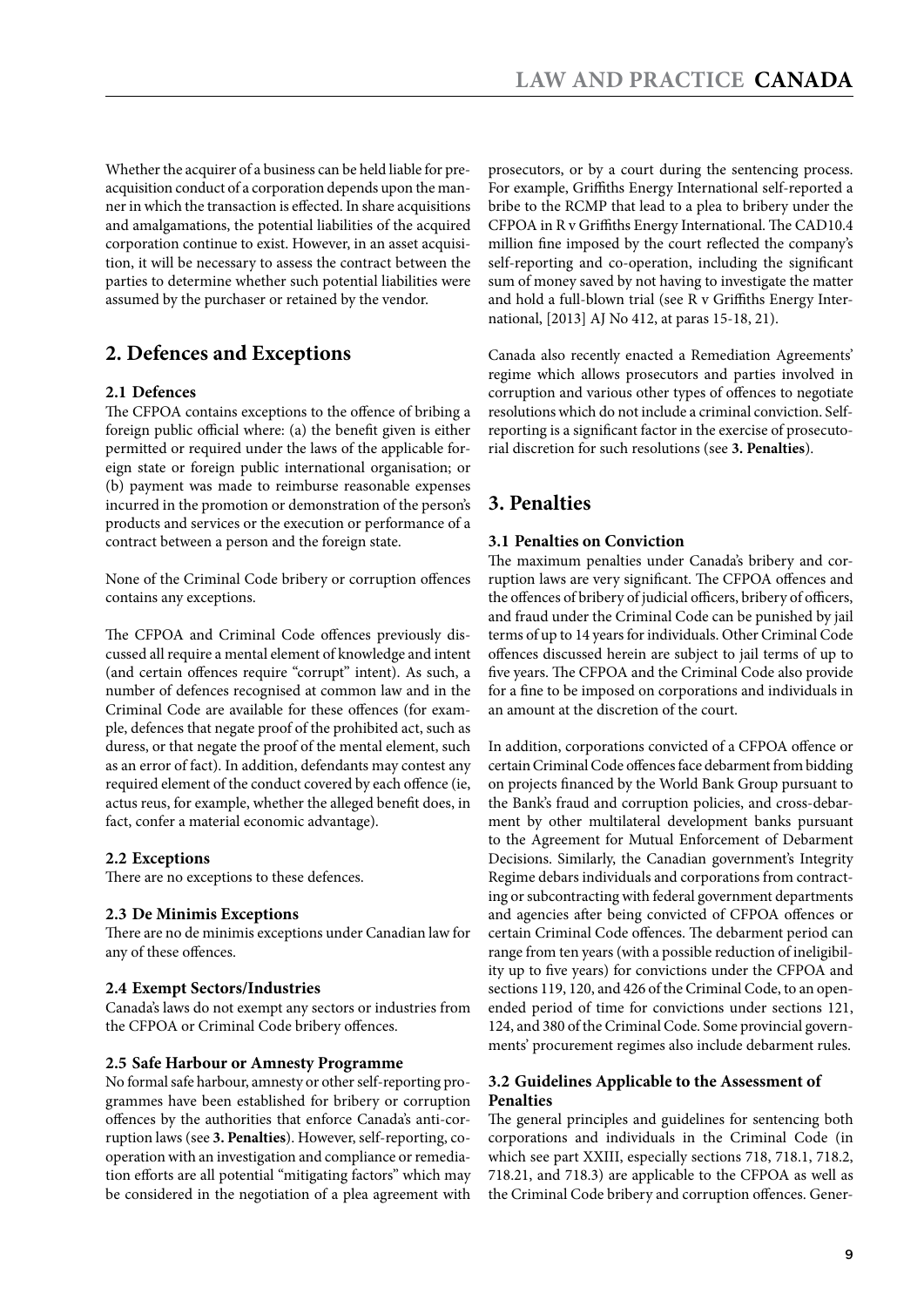<span id="page-9-0"></span>ally, there is no minimum or maximum fine for indictable offences, although section 380(1.1) provides for a minimum of two years' imprisonment when the fraud is over CAD1 million. In determining an appropriate sentence, the court will consider a number of factors, including the gravity of the crime; any advantage realised by the corporation by committing the offence; the degree of planning, duration, and complexity of the offence; whether there are other penalties being imposed, or related consequences, etc.

In accordance with the principles of sentencing, repetition of an offence after a previous conviction requires a harsher sentence be imposed than the sentence that the accused previously received (R v Wright (2010), 261 CCC (3d) 333 (Man CA)).

#### **4. Compliance and Disclosure**

#### **4.1 National Legislation and Duties to Prevent Corruption**

The CFPOA and the Criminal Code do not impose, on individuals or corporations, any compliance programme or other obligations to prevent corruption. Nevertheless, wellmanaged companies in Canada will undertake risk assessments and implement compliance programmes to attempt to prevent the serious consequences that may arise from bribery or corruption. Under the Criminal Code, measures taken to reduce the likelihood of committing a subsequent offence are to be considered as a mitigating factor in sentencing a corporation (section 718.21(j)).

#### **4.2 Disclosure of Violations of Anti-bribery and Anti-corruption Provisions**

Under Canadian law, no person has an obligation to report an offence or assist the police voluntarily in their investigation.

The CFPOA and the Criminal Code do not contain any selfreporting requirements. However, under the new remediation agreement regime that came into effect in Canada on 19 September 2018, whether a corporation self-reported is a factor for the prosecutor to consider in determining whether negotiation of a remediation agreement is in the public interest and appropriate in the circumstances. As noted above, self-reporting and co-operation with an investigation are also negotiating factors under general sentencing principles.

As of June 2015, the Extractive Sector Transparency Measures Act requires that Canadian corporations operating in the extractive sector meet certain threshold conditions to disclose publicly, on a yearly basis, specific payments made to all governments in Canada and abroad. The purpose of the Act is to enhance transparency and deter corruption in the extractive sector. Failure to file a disclosure statement, filing a false or misleading statement, and structuring payments

to avoid triggering reporting requirements are all offences under this legislation, which are punishable on summary conviction by fines of up to CAD250,000.

#### **4.3 Protection Afforded to Whistle-blowers**

There are limited protections for whistleblowers under Canadian law. Section 425.1(1) of the Criminal Code and certain other specific legislation (such as the federal Public Servants Disclosure Protection Act and Competition Act, and the Public Service of Ontario Act, 2006) prevents employers from threatening or taking retaliatory action to deter or punish whistleblowing employees.

#### **4.4 Incentives for Whistle-blowers**

The Ontario Securities Commission (OSC) and the Canada Revenue Agency ("CRA") operate whistle-blower programmes that provide financial incentives to whistle-blowers under certain conditions. However, Canadian securities commissions and taxation authorities do not have enforcement powers for Canada's anti-bribery or corruption offences.

#### **4.5 Location of Relevant Provisions Regarding Whistle-blowing**

Provisions regarding whistle-blowing can be found in Section 425.1(1) of the Criminal Code and certain other specific legislation (such as the federal Public Servants Disclosure Protection Act and the Competition Act, and the Public Service of Ontario Act, 2006).

#### **5. Enforcement**

#### **5.1 Enforcement of Anti-bribery and Anticorruption Laws**

There is exclusively criminal enforcement of anti-bribery and anti-corruption laws in Canada. There are no civil or administrative enforcement bodies with responsibility for the CFPOA or offences under the Criminal Code.

#### **5.2 Enforcement Body**

Canada's national police force, the Royal Canadian Mounted Police (RCMP), has sole authority for enforcing the CFPOA. The RCMP also enforces the Criminal Code and assists other police forces with investigations, typically when enforcement efforts are national, trans-provincial, or trans-national in scope. The RCMP's jurisdictional powers are set out in the Royal Canadian Mounted Police Act.

At the provincial level, major municipal or provincial police services enforce the Criminal Code corruption and bribery provisions.

Police authorities have broad powers of search, seizure, information gathering (eg, by production orders or by wire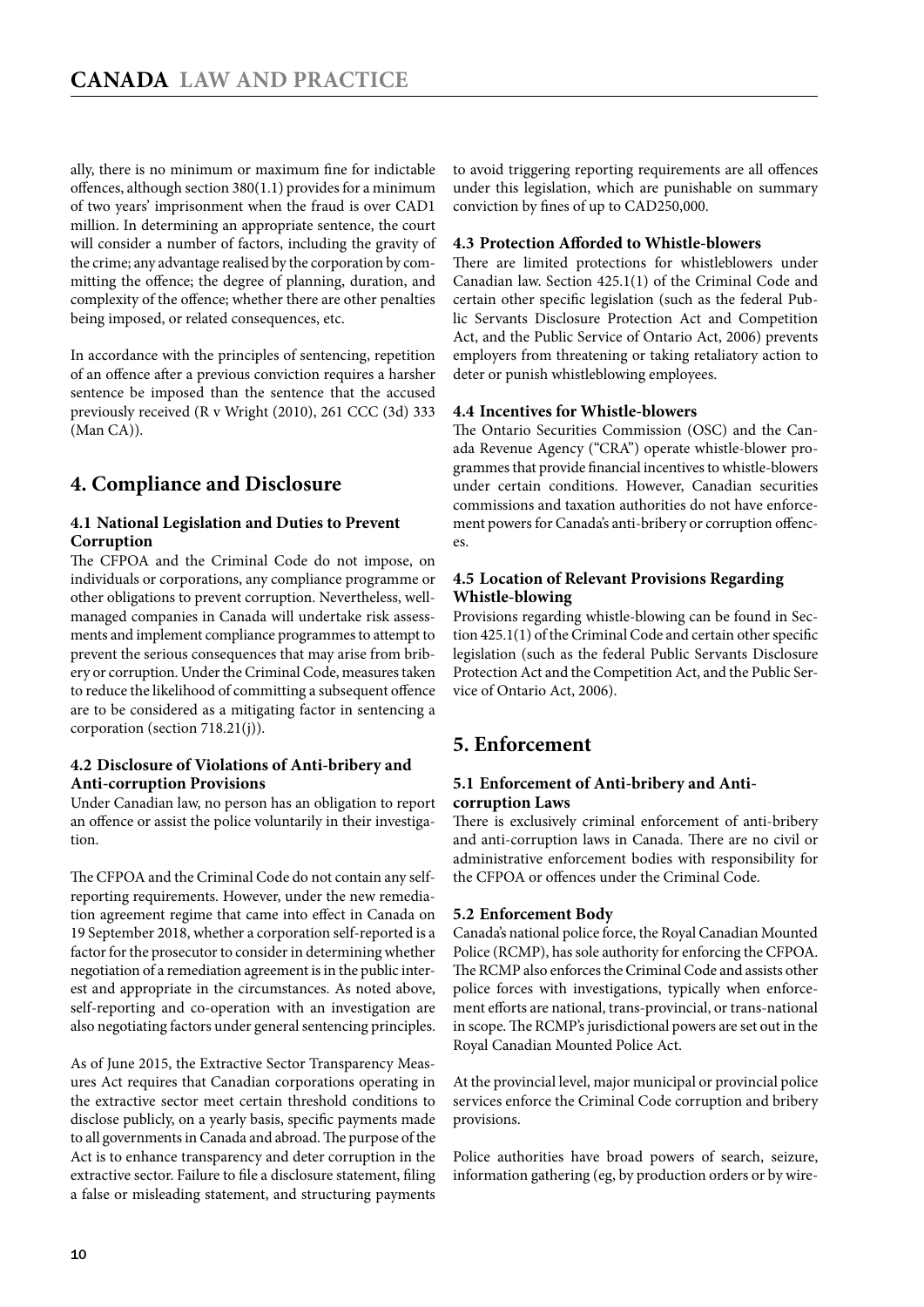<span id="page-10-0"></span>tapping) and arrest, which are codified in the Criminal Code and are subject to judicial oversight.

Prosecution of CFPOA offences and Criminal Code offences investigated by the RCMP are handled by the PPSC. The "Crown Attorney" (prosecutor) offices within provincial ministries of attorneys general are generally responsible for the prosecution of Criminal Code offences at the provincial level. Prosecutors review evidence referred to them by police authorities and take independent decisions regarding the laying of charges, conduct of prosecutions, and negotiation of guilty pleas (which are subject to court approval) or remediation agreements.

#### **5.3 Process of Application for Documentation**

Enforcement authorities' powers to gather evidence using search warrants, production orders (subpoenas) and wiretapping generally require advance authorisation by the courts (see, eg, Criminal Code sections 185, 487, 487.014). Production orders can only compel records from persons who are not under investigation.

#### **5.4 Discretion for Mitigation**

As of 19 September 2018, amendments to the Criminal Code have created the option of entering into a remediation agreement (essentially a deferred prosecution agreement). This type of resolution is likely to be used for some cases under the CFPOA and for Criminal Code bribery and corruption offences where it may be appropriate to avoid the severity of criminal convictions and automatic debarment consequences under applicable government procurement regimes.

Prosecutors have full discretion to initiate and conduct a prosecution and to negotiate guilty pleas (which are subject to approval by the court). Even if there is a reasonable prospect of conviction, prosecutors can, at their sole discretion, refuse to conduct a prosecution or stop the proceedings if a prosecution would not best serve the public interest.

#### **5.5 Jurisdictional Reach of the Body/Bodies**

The scope of jurisdiction under the CFPOA and applicable Criminal Code provisions is discussed above. However, Canadian courts cannot exercise personal jurisdiction over individuals or corporations unless they are properly charged and brought before the court in Canada. The RCMP does not have any formal powers to take enforcement action outside of Canada.

The RCMP may co-operate with foreign policing agencies, as well as international organisations such as the World Bank, in the investigation and enforcement of the CFPOA and the Criminal Code outside of Canada. For example, Canada has mutual legal-assistance treaties with numerous countries that facilitate cross-border criminal investigations. (These treaties are implemented pursuant to the Mutual Legal Assistance in Criminal Matters Act.)

Canada also has extradition treaties with numerous countries. Such treaties allow Canada to seek the extradition of Canadian citizens or foreigners for purposes of prosecution of offences under Canadian laws, including the CFPOA and the Criminal Code, in certain circumstances.

#### **5.6 Recent Landmark Investigations or Decisions Involving Bribery or Corruption**

Canadian construction and engineering giant SNC-Lavalin Group Inc was charged with criminal fraud under section 380(1)(a) of the Criminal Code and bribery contrary to section 3(1)(b) of the CFPOA in February 2015, in connection with millions of dollars of alleged bribes for public officials in Libya. In October 2018, the company announced that the Director of Public Prosecutions (head of the PPSC) had informed SNC-Lavalin that it would not be invited to negotiate a remediation agreement. SNC-Lavalin is appealing an unsuccessful application for judicial review of the Director's decision to the Federal Court of Appeal. In May 2019, a judge of the Court of Quebec ruled at a preliminary inquiry that there is enough evidence to send SNC-Lavalin to trial. In June 2019, SNC-Lavalin elected to proceed with a trial by judge alone instead of a jury trial. As of November 2019, the criminal case against SNC-Lavalin and its appeal of the application for judicial review had yet to be resolved.

On July 6, 2017, the Ontario Court of Appeal upheld a decision convicting Nazir Karigar under the CFPOA for conspiring to bribe a foreign public official. Karigar was the first person to defend charges under the CFPOA at trial and be convicted. He was sentenced to three years' imprisonment. Karigar's application for leave to appeal to the Supreme Court of Canada was dismissed on 15 March 2018. Subsequently, in January 2019, Robert Barra and Shailes Govinda were also convicted under the CFPOA in connection with the same conspiracy. In March 2019, both men received sentences of two and a half years' imprisonment. Notably, Barra and Govinda are not Canadian and were extradited from the United States and the United Kingdom, respectively, to face trial in Canada.

Senator Mike Duffy was cleared of 31 criminal charges of fraud, bribery, and breach of trust in April 2016, following a lengthy trial that attracted substantial media attention. Senator Duffy had been accused of fraud and breach of trust in relation to tens of thousands of dollars in allegedly improper travel, living, and office expenses. He was also accused of bribery, frauds on the government, and breach of trust for accepting a CAD90,000 payment from the chief of staff to former Prime Minister Stephen Harper.

In a case that went all the way to the Supreme Court of Canada, Bruce Carson, a senior aide to former Prime Minister Stephen Harper, was convicted of influence-peddling for using his government contacts to promote the purchase of water-treatment systems by indigenous communities. In July